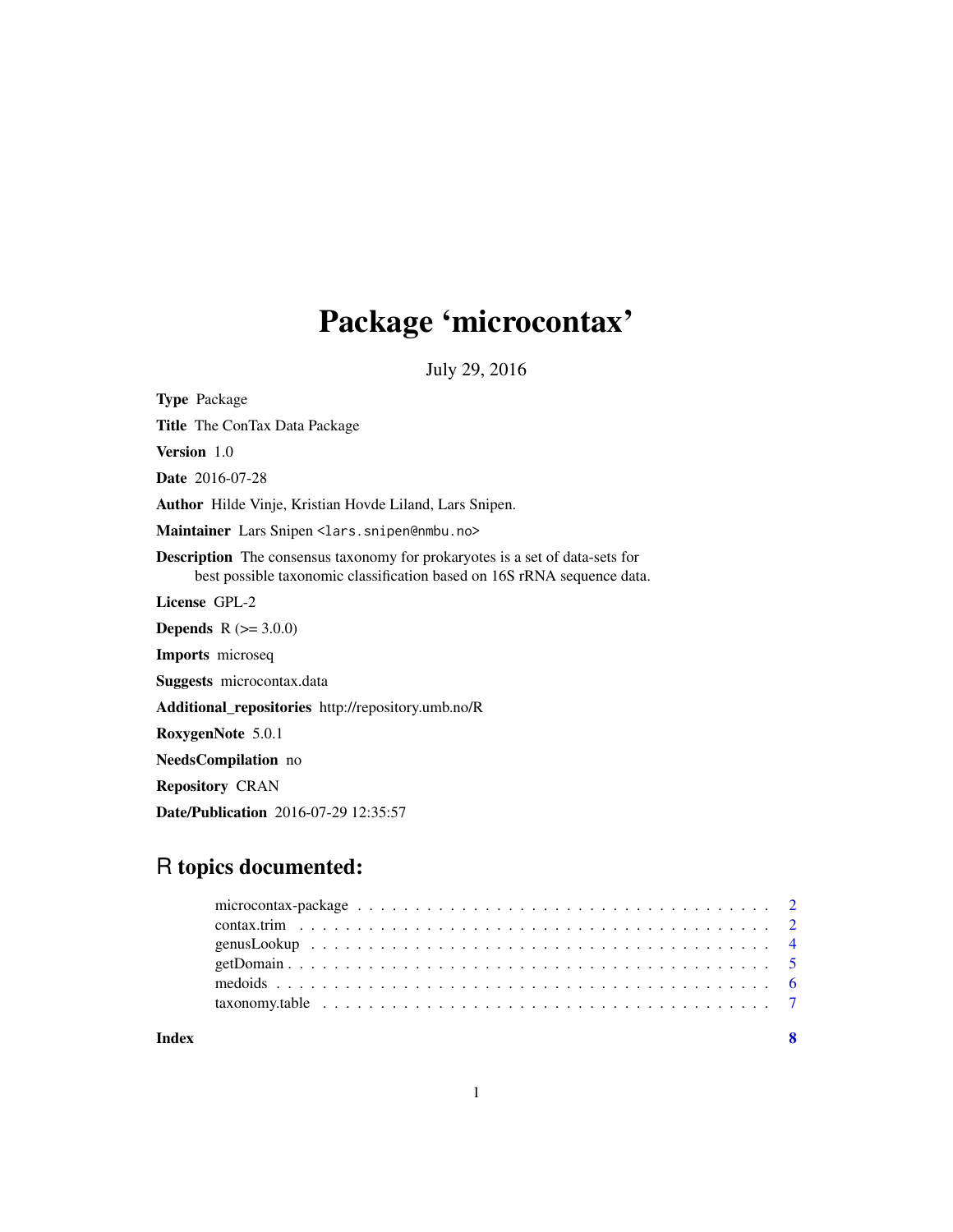<span id="page-1-0"></span>microcontax-package *The ConTax data package*

#### Description

The consensus taxonomy for prokaryotes is a package of data sets designed to be the best possible for training taxonomic classifiers based on 16S rRNA sequence data.

#### Usage

microcontax()

#### Details

| Package: | microcontax |
|----------|-------------|
| Type:    | Package     |
| Version: | 1.0         |
| Date:    | 2016-07-28  |
| License: | GPL-2       |

#### Author(s)

Hilde Vinje, Kristian Liland, Lars Snipen. Maintainer: Lars Snipen <lars.snipen@nmbu.no>

#### See Also

[microseq](#page-0-0)

<span id="page-1-1"></span>contax.trim *The ConTax data set*

#### Description

The trimmed version of the ConTax data set.

#### Usage

data(contax.trim)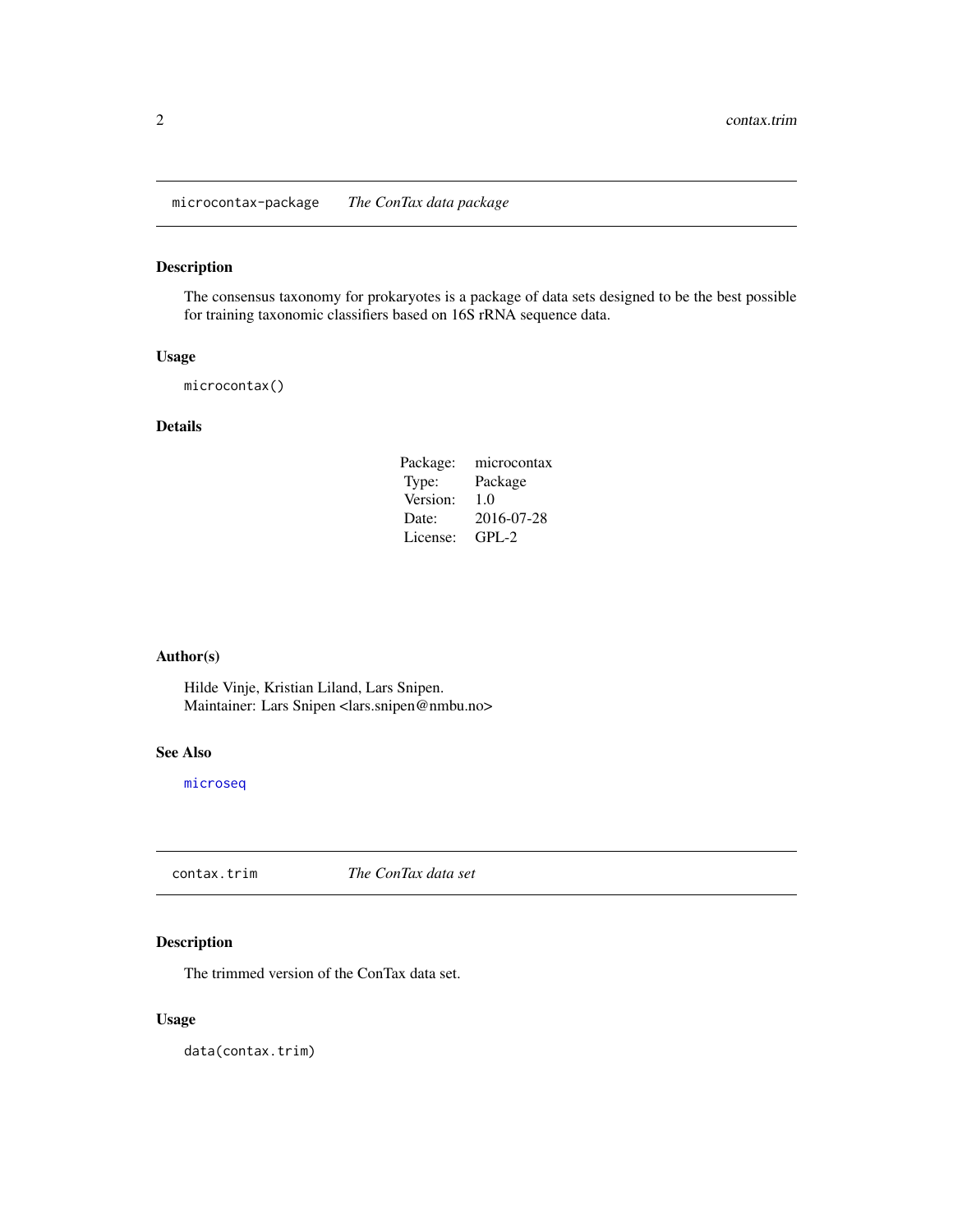#### <span id="page-2-0"></span>contax.trim 3

#### Details

contax.trim is a [Fasta](#page-0-0) object containing 38 781 full-length 16S rRNA sequences. It is the trimmed version of the full data set (see below). Large taxa (many sequences) have been trimmed as described in Vinje et al (2016) to obtain a data set with a more even representation of the prokaryotic taxonomy.

The contax.full is the full consensus taxonomy data set as described in Vinje et al (2016). The data set is too large for CRAN and thus available as a separate package microcontax.data. See example below for how to obtain contax.full.

The Header of every sequence starts with a unique tag, in this case the text "ConTax" and some integer. This is followed by a token describing the origin of the sequence. It is typically

"Intersection=SRG"

meaning it is found in both the Silva, RDP and Greengenes data repository. Intersections can also be SR, SG and RG if the sequence was found in two repositories only. The taxonomy information for each sequence is found in the third token. It follows a commonly used format:

```
"k_<...>;p_<...>;c_<...>;o_<...>;f_<...>;g_<...>;"
```
where  $\lt$ ... is some proper text. The letters, followed by a double underscore, refer to the taxonomic levels Domain (Kingdom), Phylum, Class, Order, Family and Genus. Here is an example of a proper string:

"k\_\_Bacteria;p\_\_Firmicutes;c\_\_Bacilli;o\_\_Bacillales;f\_\_Staphylococcaceae;g\_\_Staphylococcus;"

As long as this format is used the taxonomy information can be extracted by the supplied extractorfunctions [getDomain](#page-4-1), [getPhylum](#page-4-2),...,[getGenus](#page-4-2).

#### Author(s)

Hilde Vinje, Kristian Hovde Liland, Lars Snipen.

#### See Also

[medoids](#page-5-1), [getDomain](#page-4-1), [contax.full](#page-0-0).

#### Examples

```
data(contax.trim)
dim(contax.trim)
```

```
# Write to FASTA-file
## Not run:
writeFasta(contax.trim,out.file="ConTax_trim.fasta")
```

```
# Install microcontax.data with the BIG contax.full data set
if (!requireNamespace("microcontax.data", quietly = TRUE)) {
install.packages("microcontax.data")
}
# Load data
data("contax.full", package="microcontax.data")
```
## End(Not run)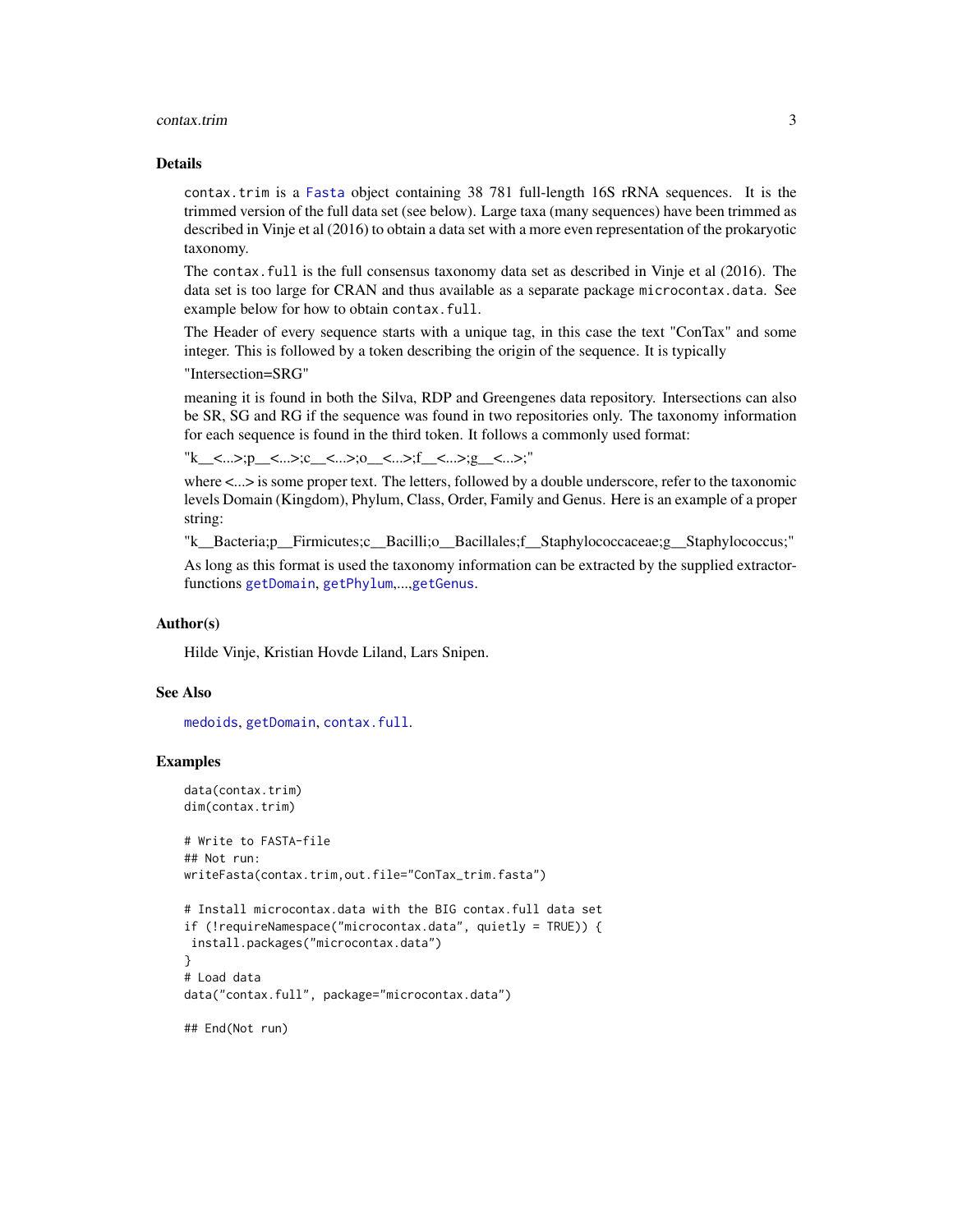<span id="page-3-1"></span><span id="page-3-0"></span>

#### Description

Extracting taxonomic information from the [taxonomy.table](#page-6-1).

#### Usage

genusLookup(genera, level="Phylum")

#### Arguments

| genera | A vector of texts, the genera names to look up.      |
|--------|------------------------------------------------------|
| level  | A single text, the level of the taxonomy to look up. |

#### Details

Function for looking up higher-level taxonomy of specified genera.

The argument genera must consist of names in the Genus column of the data set [taxonomy.table](#page-6-1).

#### Value

A character vector containing the taxonomy information. Names in genera not recognized will return NA. Please note that there are some cases of un-assigned taxonomy at some levels (Class, Order or Family), this is returned as "unknown".

#### Author(s)

Hilde Vinje, Lars Snipen.

#### See Also

[taxonomy.table](#page-6-1).

#### Examples

```
genus <- c("Acidilobus","Nitrosopumilus","Hyphomonas")
genusLookup(genus,level="Phylum")
genusLookup(genus,level="Class")
```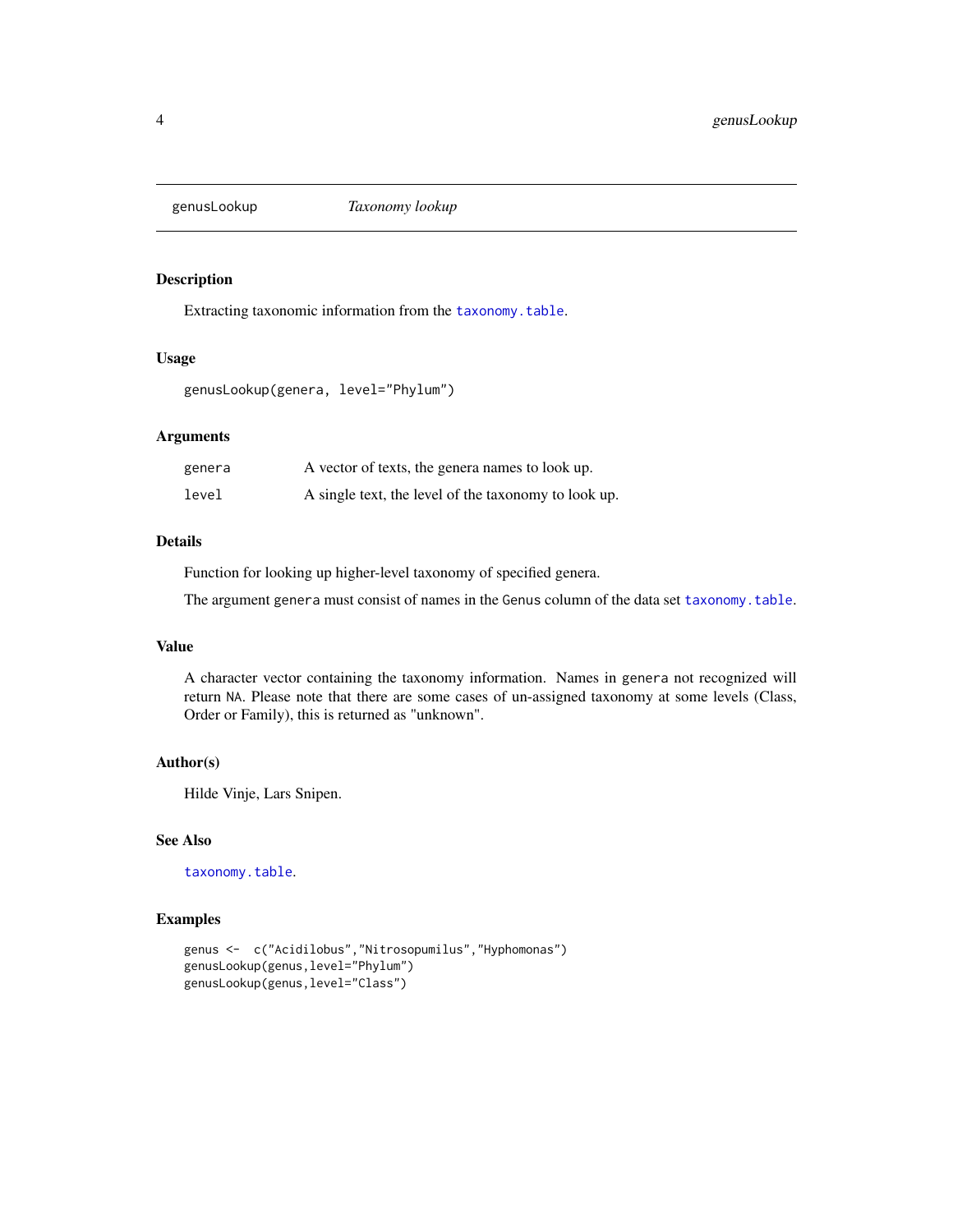<span id="page-4-1"></span><span id="page-4-0"></span>

#### <span id="page-4-2"></span>Description

Extracting taxonomic information from ConTax data sets.

#### Usage

```
getDomain(header)
getPhylum(header)
getClass(header)
getOrder(header)
getFamily(header)
getGenus(header)
getTag(header)
getTaxonomy(header)
```
#### Arguments

header A vector of texts, typically the Header from a [Fasta](#page-0-0) object, containing taxonomy information in the proper format.

#### Details

The ConTax data sets are [Fasta](#page-0-0) objects, where the Header line follows a strict format.

The Header always starts with a short text, a Tag, which is a unique identifier for every sequence. The function getTag will extract this from the header.

After the Tag follows one or more tokens. One of these tokens must be a string with the following format:

"k\_<...>;p\_<...>;c\_<...>;o\_<...>;f\_<...>;g\_<...>;"

where <...> is some proper text. Here is an example of a proper string:

"k\_\_Bacteria;p\_\_Firmicutes;c\_\_Bacilli;o\_\_Bacillales;f\_\_Staphylococcaceae;g\_\_Staphylococcus;"

The functions getDomain, ..., getGenus extract the corresponding information from the header. getTaxonomy combines all taxonomy extractors, combines these in a data.frame and imputes missing taxa with parent taxa.

#### Value

A vector containing the sub-texts extracted from each header text.

#### Author(s)

Lars Snipen.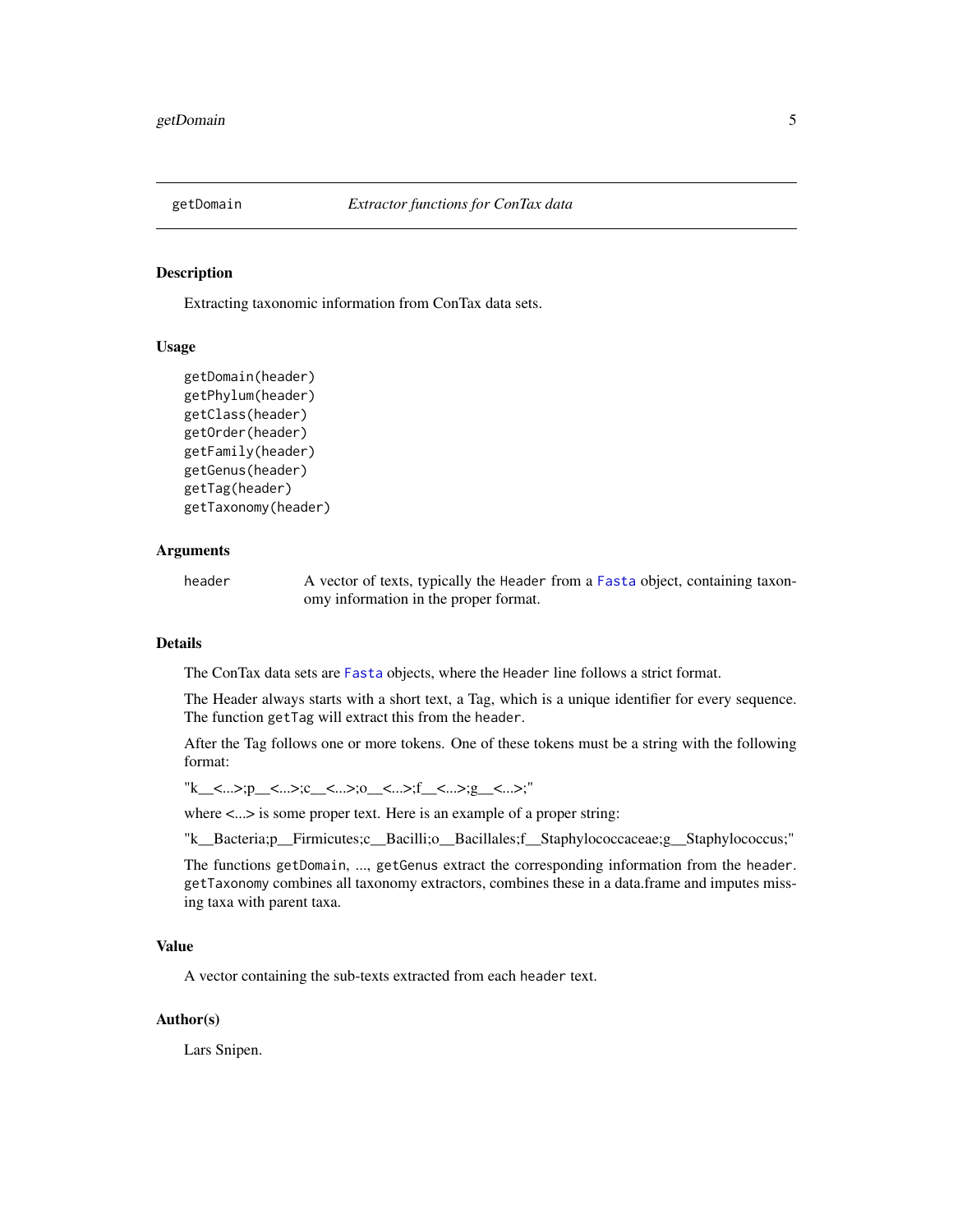#### **6** medoids and the contract of the contract of the contract of the contract of the contract of the contract of the contract of the contract of the contract of the contract of the contract of the contract of the contract o

#### See Also

[contax.trim](#page-1-1), [medoids](#page-5-1).

#### Examples

```
data(contax.trim)
getTag(contax.trim$Header)
getGenus(contax.trim$Header)
getPhylum(contax.trim$Header)
```
<span id="page-5-1"></span>medoids *The ConTax medoids*

#### Description

The genus medoids from the ConTax data set.

#### Usage

data(medoids)

#### Details

medoids is a [Fasta](#page-0-0) object containing the medoide sequences for each genus in the ConTax data sets (both contax.trim and contax.full).

The medoide sequence in a genus is the sequence having the smallest sum of distance to all other members of the same genus. Thus, it is the sequence closest to the centre of the genus. The medoids can be used as the representative of each genus, e.g. for building trees for the entire taxonomy.

The taxonomy information for each sequence can be extracted from the Header column by the supplied extractor-functions [getDomain](#page-4-1), [getPhylum](#page-4-2),...,[getGenus](#page-4-2).

#### Author(s)

Hilde Vinje, Kristian Hovde Liland, Lars Snipen.

#### See Also

[contax.full](#page-0-0), [getDomain](#page-4-1).

#### Examples

data(medoids) summary(medoids)

<span id="page-5-0"></span>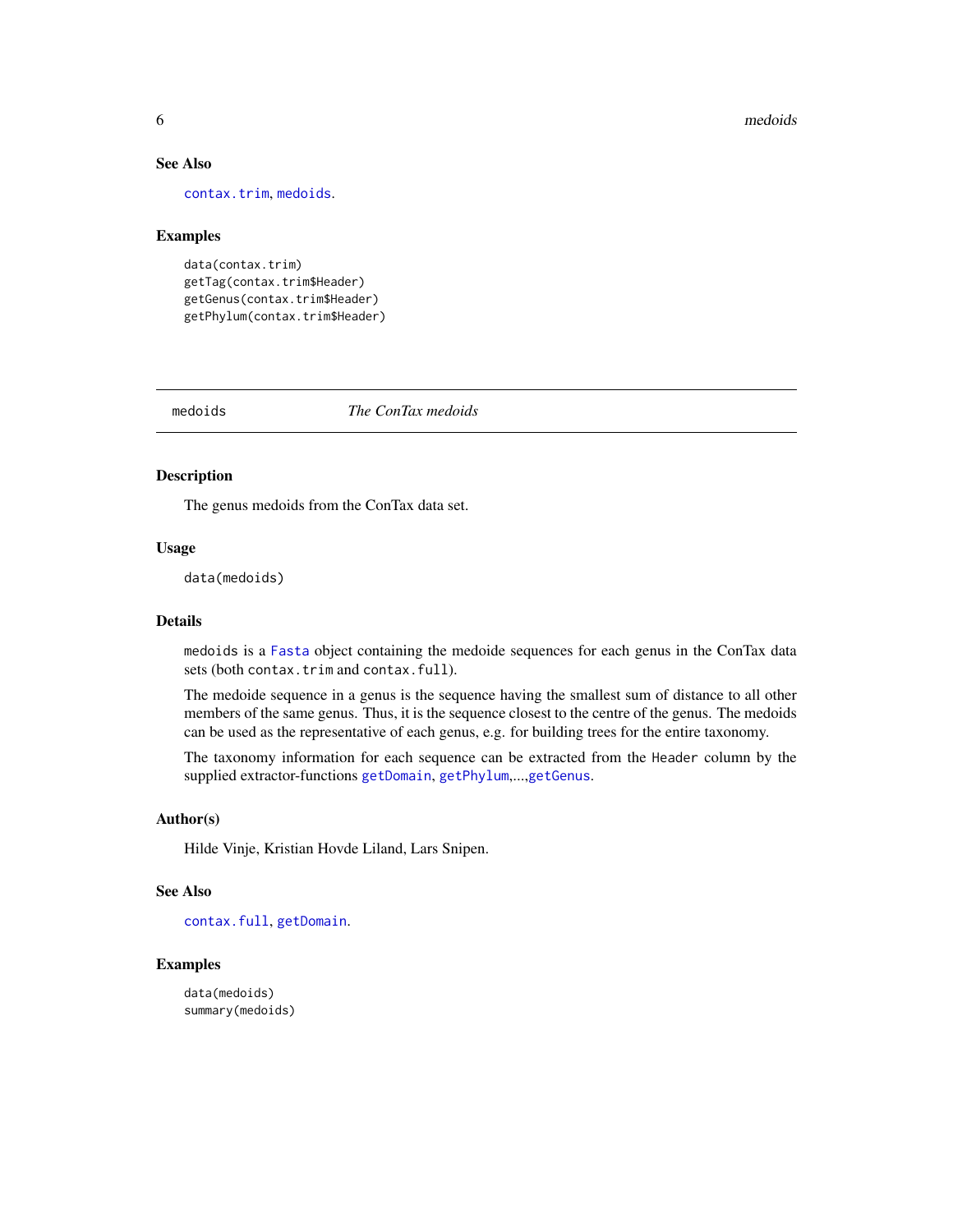<span id="page-6-1"></span><span id="page-6-0"></span>taxonomy.table *Taxonomy look-up table*

#### Description

A data frame consisting of the taxonomy information used in the ConTax data sets.

#### Usage

```
data(taxonomy.table)
```
#### Details

taxonomy.table is a data.frame consisting of the seven columns Domain, Phylum, Class, Order, Family, Genus and LPSN. The first six are taxonomy informations, the last is "Yes" or "No" indiocating if the Genus listed is also found in the List of prokaryotic names with standing in nomenclature (LPSN) database, see http://www.bacterio.net/.

Each row contains the taxonomy information for a genus, hence the number of rows equals the number of unique genera.

To quickly look-up the higher-level taxonomy for a given genus, see the function [genusLookup](#page-3-1).

#### Author(s)

Hilde Vinje, Kristian Hovde Liland, Lars Snipen.

#### See Also

[genusLookup](#page-3-1), [contax.full](#page-0-0), [contax.trim](#page-1-1), [getDomain](#page-4-1).

#### Examples

```
data(taxonomy.table)
dim(taxonomy.table)
taxonomy.table[1:10,]
genusLookup(taxonomy.table$Genus[1:10],level="Family")
```